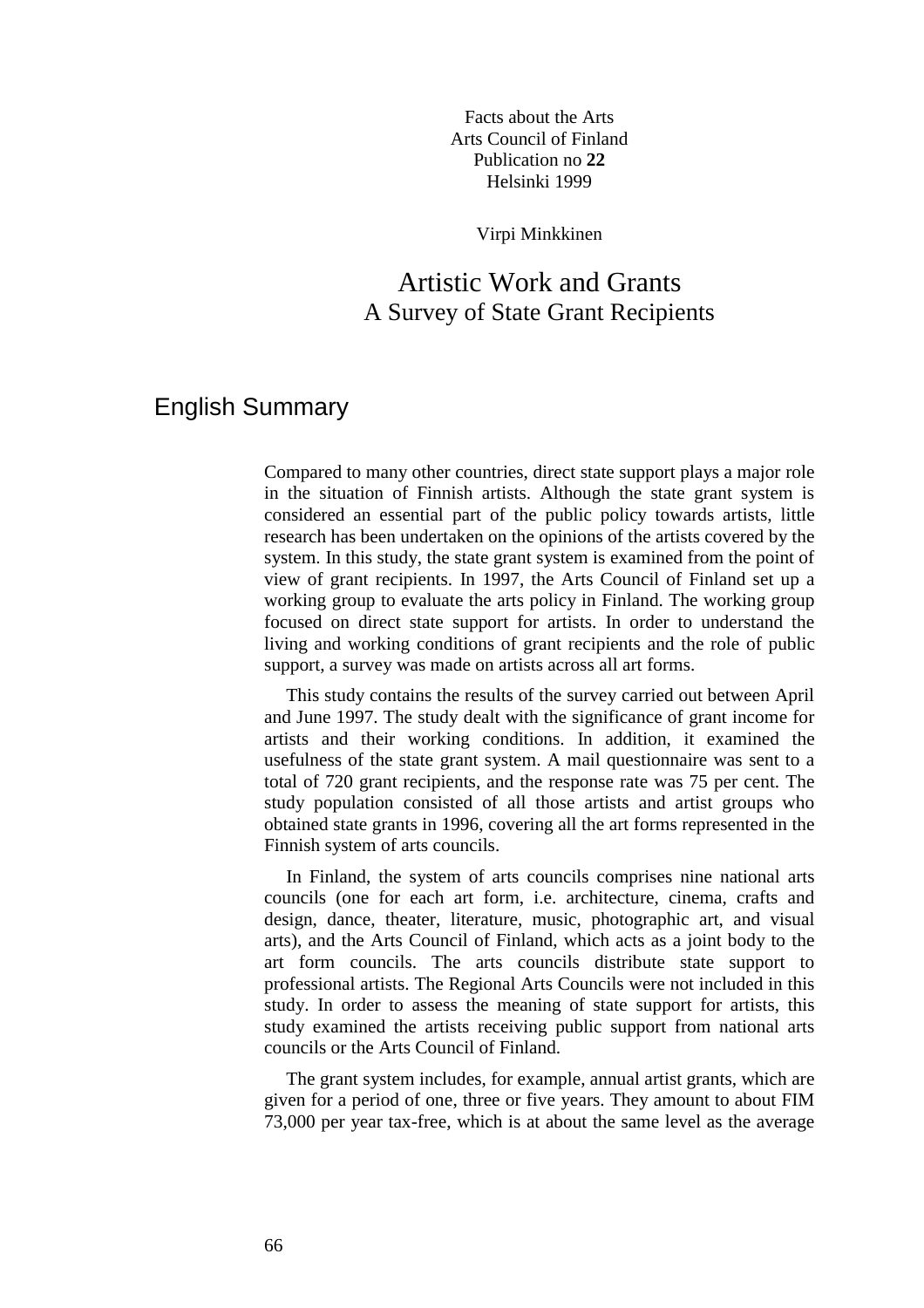net income of the total labor force. There are also different kinds of project grants more in the nature of small-scale project funding. In most of the grant schemes, the economic situation of the applicants is supposed to have no effect on the distribution of grants. The grants are distributed mainly on the basis of artistic quality. Annual artist grants for three or five years, in particular, are awarded "to artists who have proved their creative capability".

 According to this survey, the majority of the grant recipients found the artists' grant system quite useful. It is hardly surprising that the successful applicants had a favorable opinion of the usefulness of the grant system. Nevertheless, they identified some problems connected with the distribution of grants, such as the timing of the assistance and inflexibility in the use of grants. In addition, the majority of the grant recipients reported that some artist groups appeared to be occupying a more or less marginal position in relation to the grant system.

 This study indicates that a state grant can have a significant effect on the working and living conditions of artists. For an individual artist, financial assistance may be useful for one or more specific reasons, such as enabling particular projects to be carried out, or allowing the artist to concentrate on creative work. Approximately one half of the grant recipients named these as the most important immediate effects of the grant on their professional lives in 1996. Moreover, a significant effect of the grant was that it gave the artist a secure income, relieving him or her at least temporarily from financial worries.

 This study also revealed that grant money is not viewed only as financial assistance. The majority of the grant recipients reported that the grant had given them further encouragement in their work. On the basis of these results, it appears that a state grant may have a high prestige value. This holds together with the fact that state grants are important as a sign of approval and recognition of artistic quality. The distribution of grants is administered through artists and other representatives of the art field who assess artistic quality. A state grant can thus be an indication of artistic recognition gained through peer-group evaluation.

 On the whole, the grant recipients proved to share many of the features considered typical to the economic situation and working patterns of artists. Artists usually have several different sources of income, and their earning strategies are based on balancing between artistic, arts-related and non-arts labor markets. Non-arts or arts-related work is an important part of the total earnings of artists. According to this study, the grant recipients rather seldom earned their whole income from artistic work. Even though grants provide artists with an opportunity to cut down on other, non-artistic work and to concentrate on artistic work, the income sources outside the artistic occupation were common. The majority of the grant recipients earned a part of their income from artsrelated or non-arts work. The main reason for this multiple job-holding was financial.